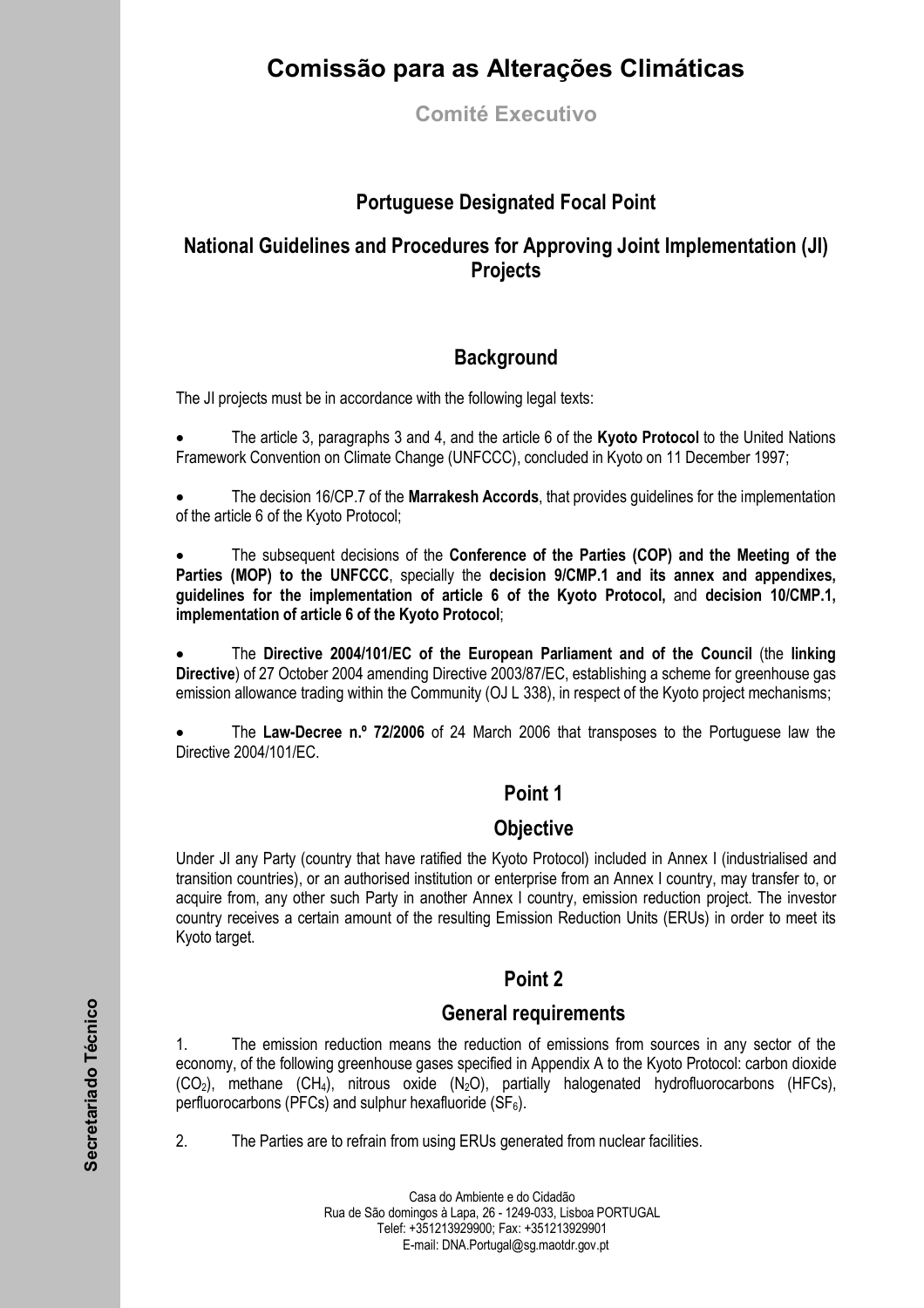3. The Parties involved in hydroelectric power production project activities with a generating capacity exceeding 20 MW, shall ensure that relevant international criteria and guidelines, including those contained in the World Commission on Dams November 2000 Report "Dams and Development - A New Framework for Decision-Making".

4. The increased removal of greenhouse gases by sinks in the areas of land-use, land-use change and forestry project activities shall be included, according to the subsequent rules. In the linking directive the Commission should consider technical provisions relating to the temporary nature of credits and the limit of 1% for eligibility for these activities in the Community scheme from 2008, in accordance with the decisions adopted pursuant to the UNFCCCC or the Kyoto Protocol.

5. The project must provide a reduction in emissions by sources, or an enhancement of removals by sinks, that is additional to any that would occur in the absence of the certified project activity (baseline emissions).

6. The baselines for project activities, as defined by subsequent decisions adopted under the UNFCCC or the Kyoto Protocol, undertaken in countries having signed a Treaty of Accession with the Union must fully comply with the *acquis communautaire*, including the temporary derogations set out in that Treaty of Accession.

7. The acquisition of emission reduction shall be supplemental to domestic actions for the purposes of meeting commitments.

8. Any such project must have the approval of the Parties involved.

#### **Point 3**

#### **Investor Country Requirements**

Investor country shall meet the following criteria:

- 1) It is a Party to the Kyoto Protocol;
- 2) It has submitted a report for determining its initial assigned amount;
- 3) It has in place a national registry compliant with international requirements;

4) It has an annually submission report of the required inventory fully compliant with the Kyoto Protocol;

- 5) It has a national system to estimate all sources of greenhouse gases and for storage using sinks;
- 6) It submits all supplementary information on its assigned amount.

#### **Point 4**

## **Host Country Requirements**

There are two options:

**Track 1** (fast track), if the host country meets all criteria listed above (both Parties meet all the eligibility requirements). This track is subject to the supervision of the host Party:

- o The project shall apply to host country project criteria and procedures;
- $\circ$  It checks the project's eligibility;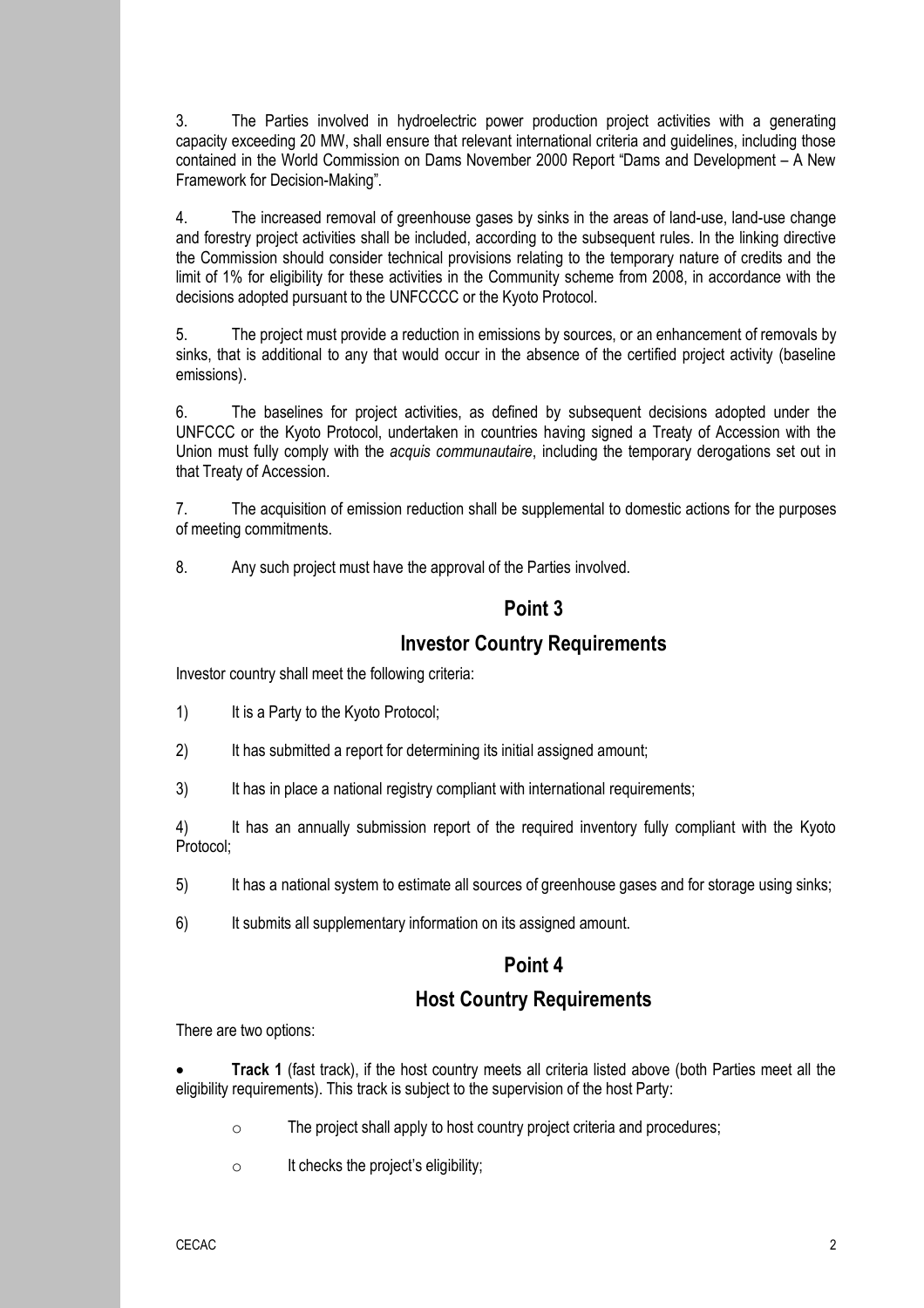- $\circ$  It sets the baseline in accordance with the investor country or enterprise;
- $\circ$  It verify the emission reductions or removals from the project;
- o It makes information on the project available;

 $\circ$  It may issue and transfer the project's ERUs since it has established its assigned amount.

**Track 2** (more detailed rules), if the host country meets 1), 2) and 3) criteria listed above. This track is subject to international supervision by the JI Supervisory Committee (JISC). Projects participants are free to choose track 2 (lower risk) even if all criteria listed above (point 4) are met. Project participants must submit the PDD to an Accredited Independent Entity (AIE). Designated Operational Entitities (DOEs) under the CDM may act provisionally as accredited independent entities under article 6 of the Kyoto Protocol until the JISC has approved its procedures for accreditation.

#### **Point 5**

#### **Project Documentation**

Approval shall be granted upon submission of a written application by the project promoter to the Portuguese DNA. The project promoter shall enclose the following documents:

• The Project Design Document (PDD). The PDD should set out the following:

o A description of the project activity (like for instance: the purpose of the project; the activities and emission sources covered by the project; details of the projects partners, regarding their finance and capacity to realise the project; details of the project location; a technical project description; the organisational economic and financial project structure);

- o An appropriate baseline;
- o The duration of the project / crediting period;
- o A monitoring plan;
- o The planned emission reductions or removals;
- $\circ$  The environmental impacts:
- o Stakeholderí comments.
- The validation report;
- A Letter of Approval or a Letter of Endorsement from the host country;

• A declaration by the project promoter that the guidelines of the World Commission on Dams will be taken into account, in both the project activity and its implementation, in the case of projects activities generating hydroelectricity with a capacity exceeding 20MW.

Applications shall be made electronically to the DNA (the Designated Focal Point for JI). These should be sent to: DNA.Portugal@sg.maotdr.gov.pt.

A hard copy of the documents shall be sent to:

Designated National Authority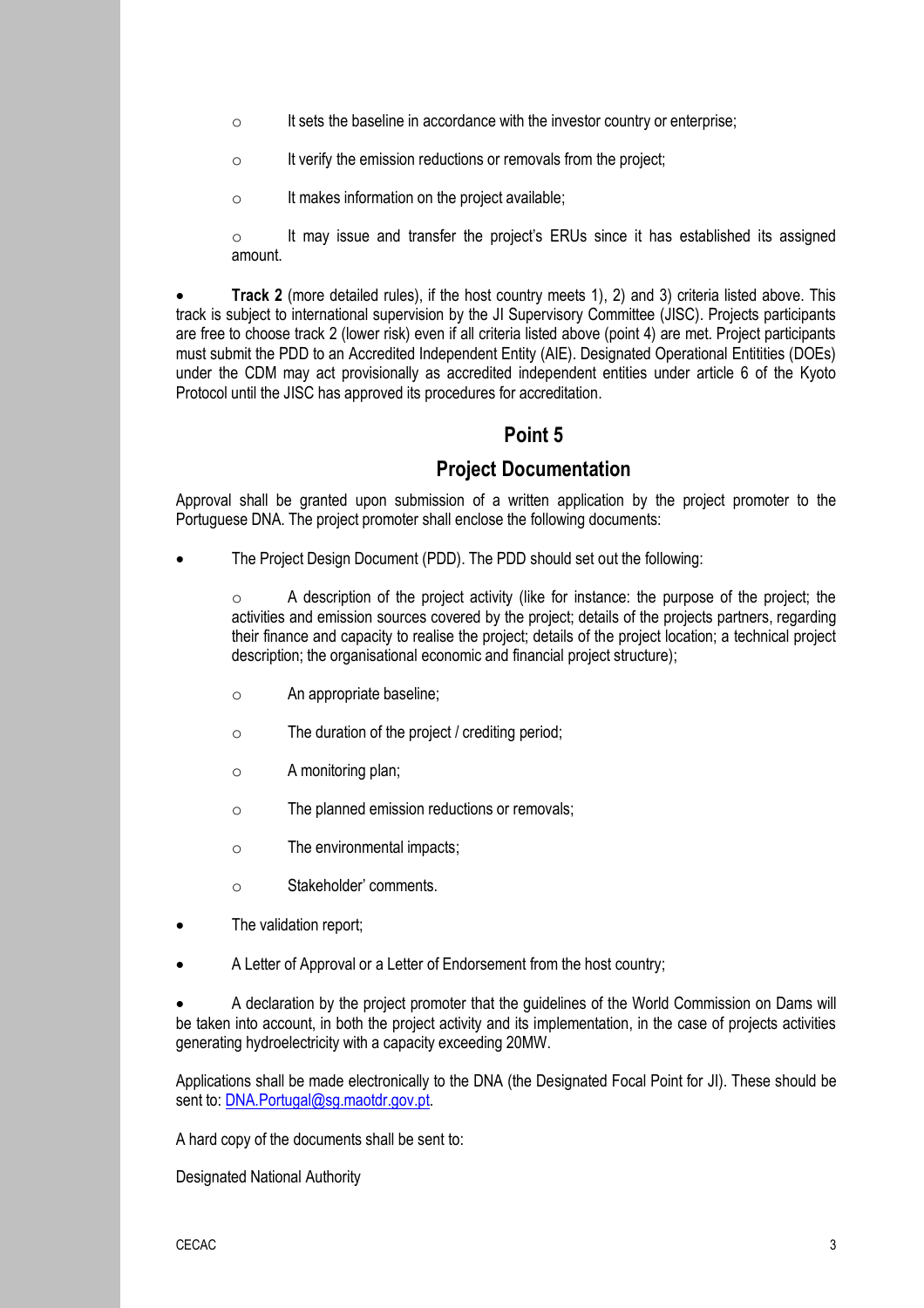Director: Mr. Nuno Lacasta Casa do Ambiente e do Cidadão Rua de S. Domingos à Lapa, n.º 26 1249-033 LISBOA

The project promoters will be advised by the DNA of any additional documents and information it may require in order to reach a decision, within four weeks the latest. A final decision will be reach within 40 days of the reception the complete application documents.

Applicants must pay a processing fee of  $\epsilon$  250 (tow hundred and fifty euros) for any application for approval of participation in a project activity. This fee is to be paid by transferring the amount due to the appropriate account of the Ministry for Environment, Spatial Planning and Regional Development.

#### **Point 6**

#### **Approval**

The DNA shall grant its approval, for **project activities outside the Portugalís territory**, provided:

- The projects documentation will be conforming with the legal requirements;
- The project is expected to achieve an additional emission reduction;
- The project activity does not cause any severe adverse environmental impacts;
- The project promoter is able to provide the required guarantee of proper implementation of the project activity, if necessary.

Positive decisions are conveyed in the form of a Letter of Approval (LoA), in Portuguese and English versions, approving the participation of a specific participant in a specific project, for a limited period in accordance with the term applied for by the project promoter. Each period must not exceed seven years upon application. Approval for the same project activity may be renewed up to three times, subject to the Conference of the Parties and Meeting of the Parties to the Protocol's decisions.

To cover the costs of preparing the decision to approve participation in a Kyoto project activity a fee will be charged. The amount will reflect the actual costs of approval and will be based on the average processing time for a request and the level of the relevant activities.

## **Point 7**

#### **Appeals**

Appeals should be made to the DNA within 20 working days of the letter notifying the project promoter of the DNA decision.

Appeals shall be submitted electronically and in hard copy to the DNA addresses (see point 5).

The DNA has 30 working days from the date of receipt of the appeal to give written response.

## **Point 8**

#### **Validation**

Project participants under **track 2** must follow the validation procedure submitting the PDD to an AIE.

The PDD will be made available for public comments for a period of one month. The project participant must submit the name of the project activity, the date on which the PDD was made publicly for